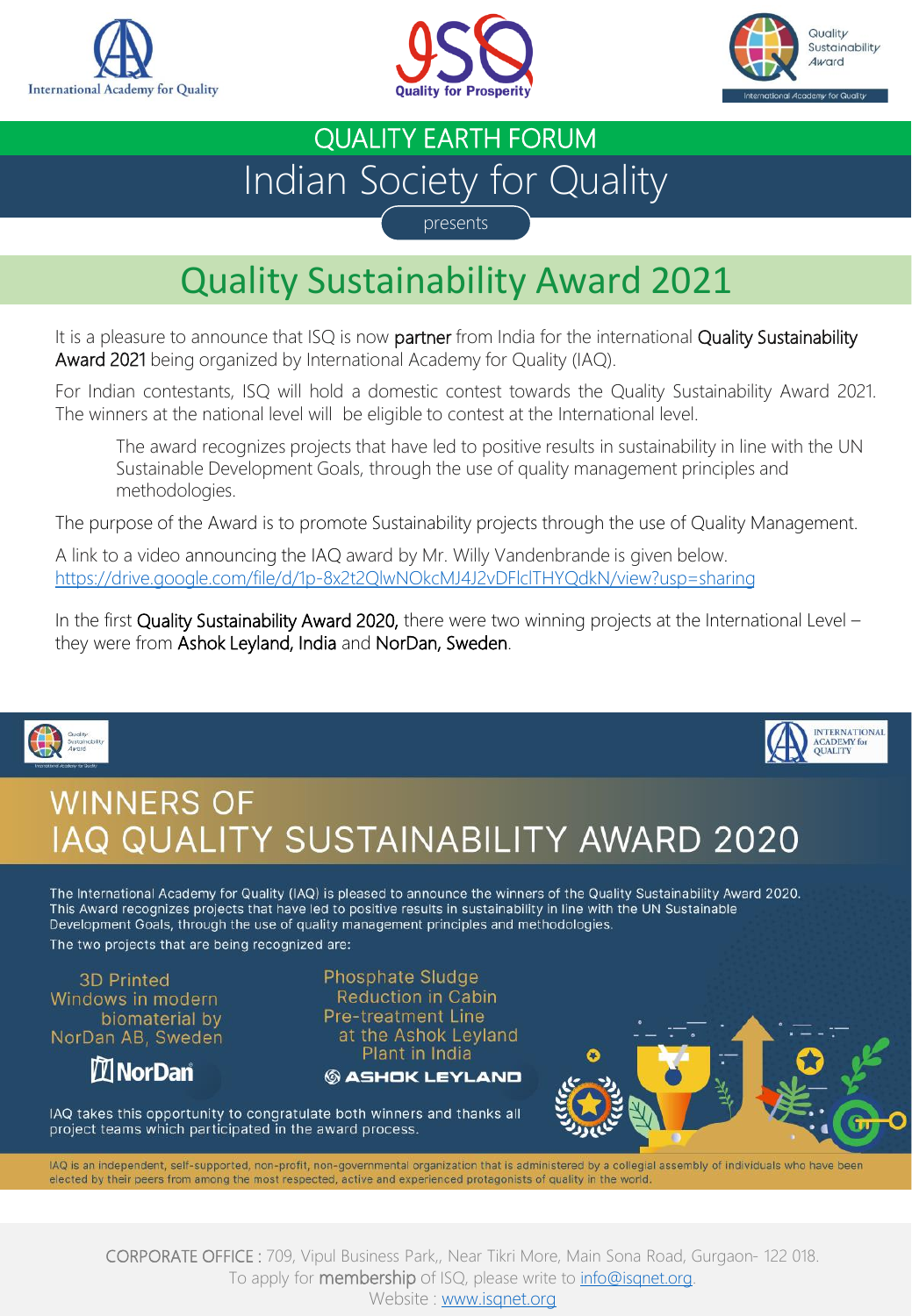





## Quality Sustainability Award 2021

### **Introduction to the IAQ**

IAQ is an independent, self-supported, non-profit, non-governmental organizations that is administered by a collegial assembly of individuals who have been elected by their peers from among the most respected, active, and experienced protagonists of quality in the world.

Academicians make significant personal contributions to the advancement of quality and collaborate on team-based projects through participation in Think Tanks that operate within the Academy. IAQ Think Tanks (TT) are active working research groups created for the analysis of issues focused on specific quality areas and dedicated to consideration and advocacy of alternative approaches for the future development of their focus areas.

#### **Quality in Planet Earth Concerns Think Tank (QiPECTT**)

**Chair:** Willy Vandenbrande

**Vice-Chair:** Sunil Sinha (who is also the current Chair– Awards committee, ISQ)

Its members include N. Ramanathan, (past President, ISQ) who founded the Think Tank and was its Chair until 2020. Visit <https://iaquality.org/> for more information.

### **About ISQ**

Indian Society for Quality (ISQ) is a not-for-profit society established in 1996 to fill the need for a national forum for interaction among quality professionals, leaders, practitioners and academics. ISQ is a non-partisan, independent body that attracts and invites individual members from business organizations, health care and educational institutions, government agencies and NGOs. Members share their knowledge and learn from each other. ISQ is thus engaged in both creating and disseminating knowledge.

ISQ is well linked to similar national quality bodies in other countries. It has represented India in the Asian Network for Quality (ANQ) from its very inception, and has hosted two ANQ Congresses, in 2004 and 2010. ISQ is the national partner from India of the international Quality Innovation Award and Quality Sustainability Award from IAQ. ISQ is the face of India in the world of quality. Visit [www.isqnet.org](http://www.isqnet.org/) to know more.

### **Introduction to the IAQ Quality Sustainability Award**

To improve sustainability is of the highest importance for mankind. Sustainable development has been defined by the United Nations as development that meets the needs of the present generation without compromising the ability of future generations to meet their own needs. The focus is on taking actions to end poverty, protect the planet and improve the lives and prospects of everyone, everywhere.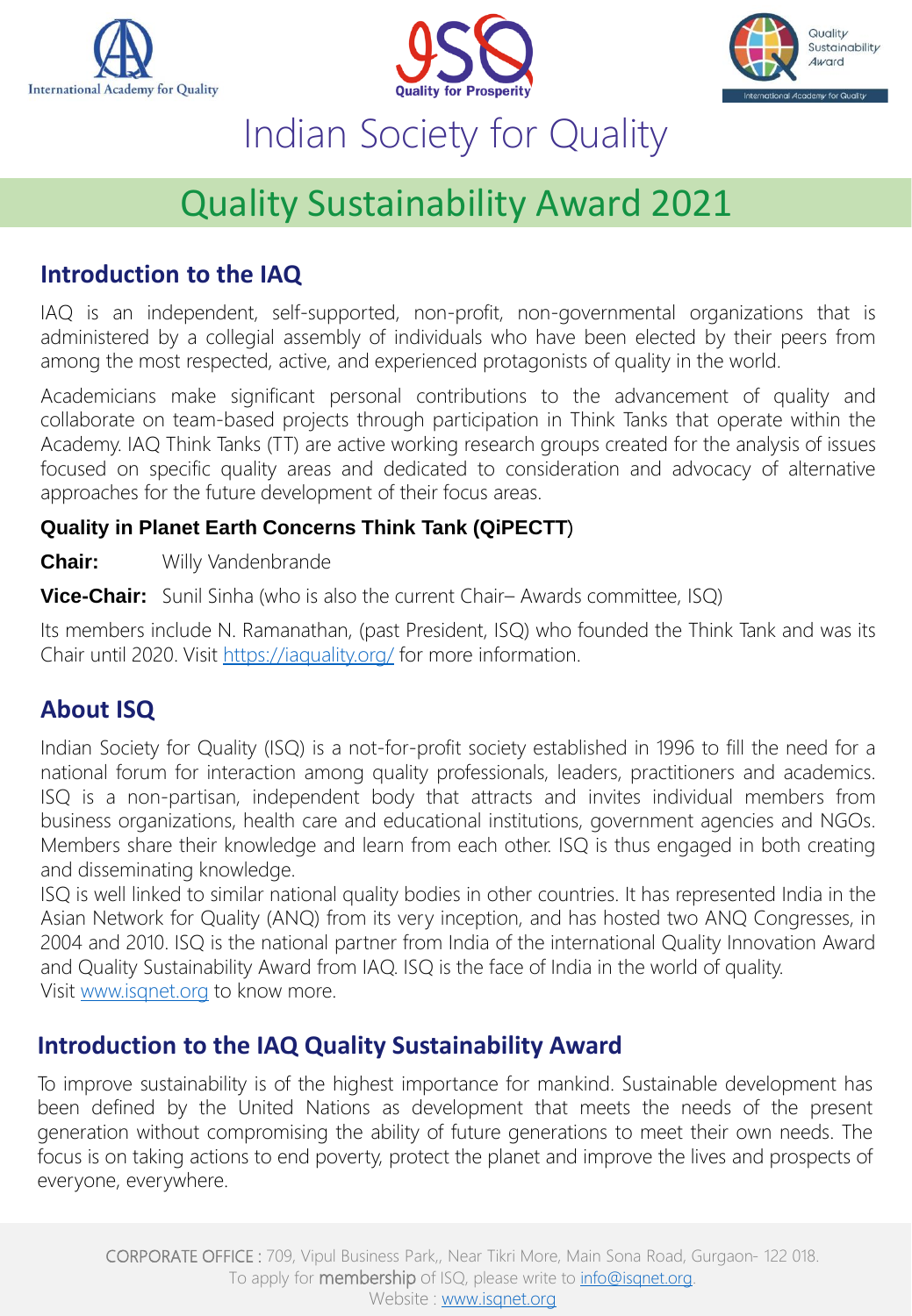





## Quality Sustainability Award 2021

Sustainable development is achieved in two ways: either customers and consumers start to ask for sustainable offerings and solutions and organizations respond to these requests and focus on the development of sustainable offerings and solutions (y-axis in the figure) or organizations use appropriate and sustainable resources developing these offerings and solutions while constantly using fewer resources and reducing waste (x-axis in figure).



The purpose of the IAQ Quality Sustainability Award is therefore to identify and share good examples of how quality management principles have been used to develop more sustainable solutions and offerings while also reducing waste and optimizing the use of resources. By sharing such good examples and success stories, the skills to create more result-focused sustainability work will increase and the possibility to link important knowledge and competence within the field of quality management into today's sustainability activities will be increased. Another important purpose is to create a public database of good examples linking quality management to sustainability for future research, learning and benchmarking in order to facilitate leverage. Visit <http://iaqaward.com/> for more information.

## About the Award

- The award is for a team carrying out a project, not for the organisation as a whole.
- Applications must be for completed projects by teams which have achieved the desired results in sustainability, with good linkage between results and the quality management principles and methods used.
- Each organization can submit multiple applications. Each application should be for a distinct project or case study.
- Because results from new and more sustainable offerings can take some time to materialize, we accept projects that were finished no later than 3 years ago, so after 01/01/2018.
- The effect and results should relate to one or more of 17 UN Sustainability Development Goals (UN SDGs).
- The methodology used can be based on any form of Quality TQM, Six Sigma, Lean, Kaizen, root cause analysis, and so on - but not limited to only these, Innovative approaches are welcome as long as they reflect Quality Management.
- The award process has been simplified so that it is easy to apply, with minimum documentation.

CORPORATE OFFICE : 709, Vipul Business Park,, Near Tikri More, Main Sona Road, Gurgaon- 122 018. To apply for **membership** of ISQ, please write to *[info@isqnet.org](mailto:info@isqnet.org)*.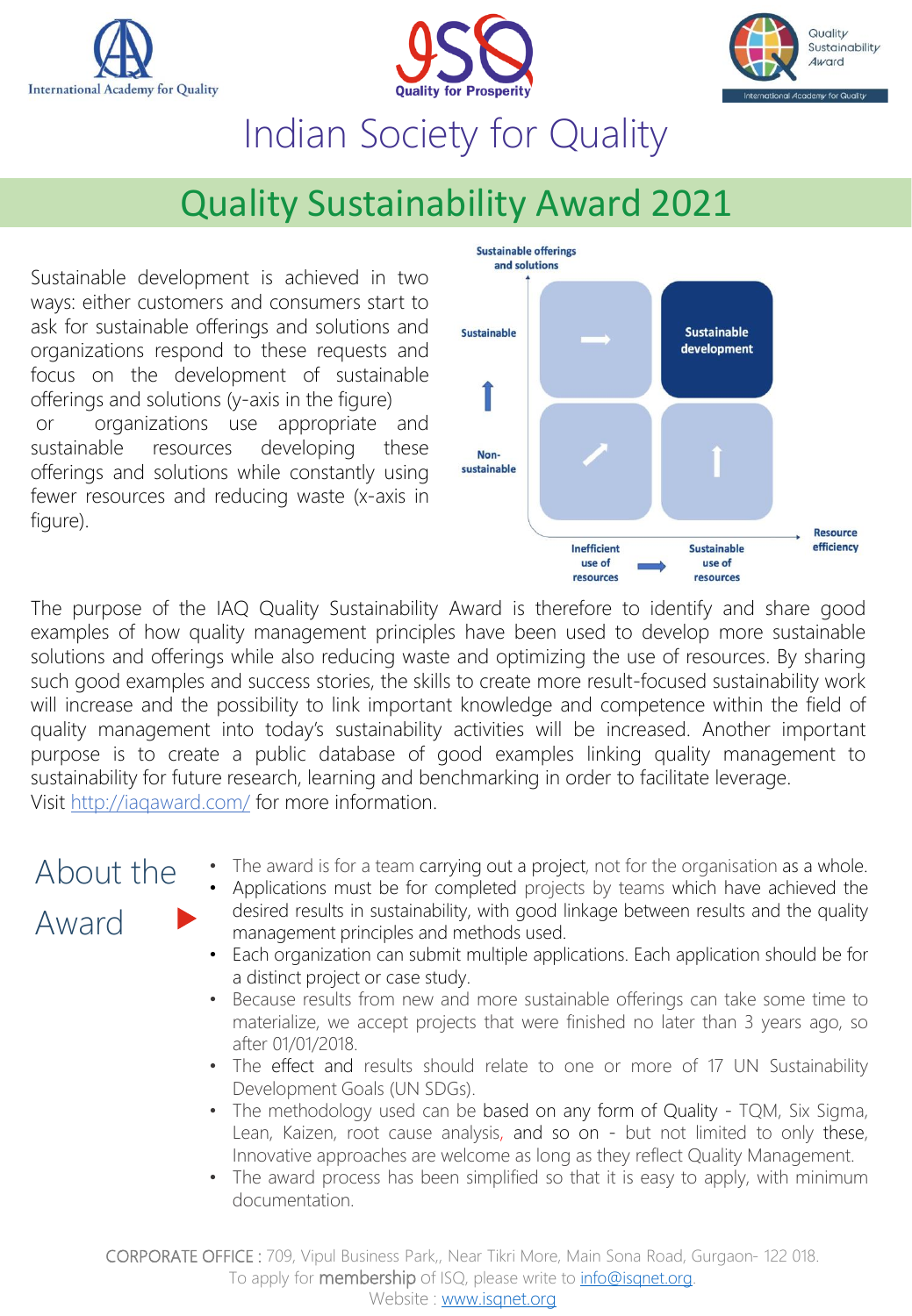





## Quality Sustainability Award 2021

## Road map and timelines

| <b>Activity</b>                                                                                                           | <b>Details/Remarks</b>                                                                                                         | <b>Timeline</b>                                                                                           |
|---------------------------------------------------------------------------------------------------------------------------|--------------------------------------------------------------------------------------------------------------------------------|-----------------------------------------------------------------------------------------------------------|
| Apply for QSA 2021                                                                                                        | Refer footnote to download<br>applications.<br>Fee per application: Rs.4000/-<br>inclusive of tax.                             | Last date: 30.06.2021                                                                                     |
| Initial screening of projects<br>Evaluation and selection of the<br>projects for online national<br>competition           | Well experienced team of<br>evaluators<br>Jury members - the best in the<br>subject with relevant<br>knowledge and experience. | Communication on selected<br>projects: 09 08 2021<br>Feedback to applications not<br>selected: 12 08 2021 |
| Submission of a video presentation<br>of 15 minutes for national<br>competition by selected projects.                     | As a pre-read. Should be sent to<br>ISQ.                                                                                       | Before 23 08 2021 (Link to<br>upload will be provided)                                                    |
| National competition of selected<br>projects online                                                                       | 15 to 20 mins presentation and<br>10 minutes Q&A by Jury<br>members                                                            | National Competition and<br>announcement of three<br>national winners:<br>11 09 2021                      |
| Registration for the international<br>competition from national winners<br>by payment of fees and confirmation<br>to IAQ. | Fees for international<br>competition is USD 400 to be<br>paid directly to IAQ.                                                | On or before<br>01 10 2021                                                                                |
| Final evaluation session -<br>presentations + questions                                                                   | By IAQ.                                                                                                                        | 15 11 2021                                                                                                |
| <b>Global Award Ceremony announcing</b><br>the winners                                                                    | Online program – organized by<br><b>IAQ</b>                                                                                    | 10 12 2021                                                                                                |

### Note:

Application form, format of one page summary can also be downloaded from "International Events" section of website through the link<https://www.isqnet.org/category/events/international/index.html>

To upload completed application, one page summary and technical report visit the same page above.

For more information about the award write to isqqsa2021@gmail.com or call 8012580850